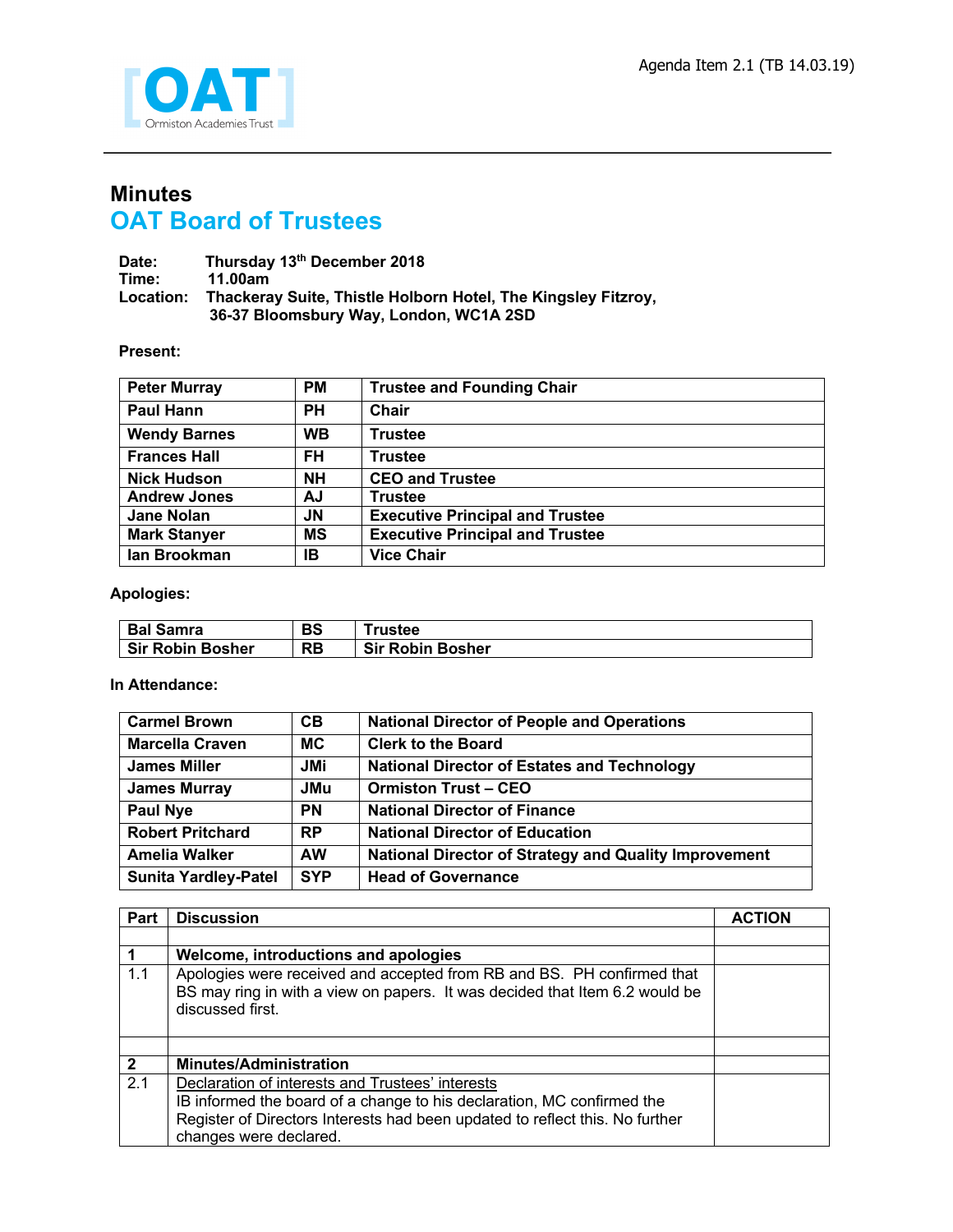

| 2.2              |                                                                                                                                                                                                                                                                                                                                                                                                 |           |
|------------------|-------------------------------------------------------------------------------------------------------------------------------------------------------------------------------------------------------------------------------------------------------------------------------------------------------------------------------------------------------------------------------------------------|-----------|
|                  | <b>Trustees</b><br>The Chairman welcomed SYP who is taking on the responsibilities of the<br>clerk and thanked MC, who is leaving OAT.                                                                                                                                                                                                                                                          |           |
|                  | WB has taken the decision to step down from her trusteeship, a role she has<br>had since 2009. PH thanked her for her contribution and presented her with<br>a token of thanks.                                                                                                                                                                                                                 |           |
|                  | The term of office of FH, OAT Trustee, had been extended, with approval<br>from Ormiston Trust, for a further four years (term now ends 01.01.2023).                                                                                                                                                                                                                                            |           |
|                  | PH updated the Trustees on the recent meeting with the DfE which occurred<br>this week.                                                                                                                                                                                                                                                                                                         |           |
|                  | AJ updated the Trustees on his training by Academy Ambassadors, on<br>Board Development. The theme was target operating models and data<br>insights on performance and targets. Procurement and key suppliers as tools<br>had been highlighted. There was a pattern of movement taking place in other<br>MATs releasing resources through efficiencies for direction at frontline<br>education. |           |
|                  | <b>Minutes</b><br>FH asked for an addition to be made to the Board Minutes at item 3.2 to reflect<br>that 'greater improvement had taken place in KS4'.                                                                                                                                                                                                                                         |           |
|                  | The Minutes of the Board Meeting of 13 September 2018 were amended and<br>approved as a true record and signed on behalf of the Board by the Chairman.                                                                                                                                                                                                                                          |           |
| 2.3              | <b>Matters Arising</b><br>Item 3.4 Talent Management, a further progress report will be brought to the<br>Board on 14 March 2019.                                                                                                                                                                                                                                                               | CB        |
|                  | All other matters arising had been actioned, delegated to Committees or<br>formed part of the meeting's agenda.                                                                                                                                                                                                                                                                                 |           |
| $\mathbf 3$      | <b>Five Year Strategy and Evaluation Framework</b>                                                                                                                                                                                                                                                                                                                                              |           |
| $\overline{3.1}$ | <b>Five Year Strategy and Evaluation Framework</b><br>NH explained that at the September 2018 board meeting trustees had<br>agreed the broad strategic principles for consultation with staff. That<br>consultation was now complete, and the draft strategy was based on this.                                                                                                                 |           |
|                  | AW explained the strategy needs to be underpinned by values. These<br>values are not new, but just re-articulated. FH was thanked for her advice.<br>OAT branding would also be refreshed.                                                                                                                                                                                                      |           |
|                  | PH asked if Trustees were content with the wording of the values. JN<br>highlighted the use of the words pupil and students, particularly in in relation<br>to primary and secondary. This was discussed. Trustees requested that the<br>wording throughout become 'pupils and students'. Trustees agreed the<br>values and the change of the wording.                                          | <b>AW</b> |
|                  | AW explained that the consultation, level of commitment and interaction had<br>been remarkable. The Executive were asking for the Strategy document to                                                                                                                                                                                                                                          |           |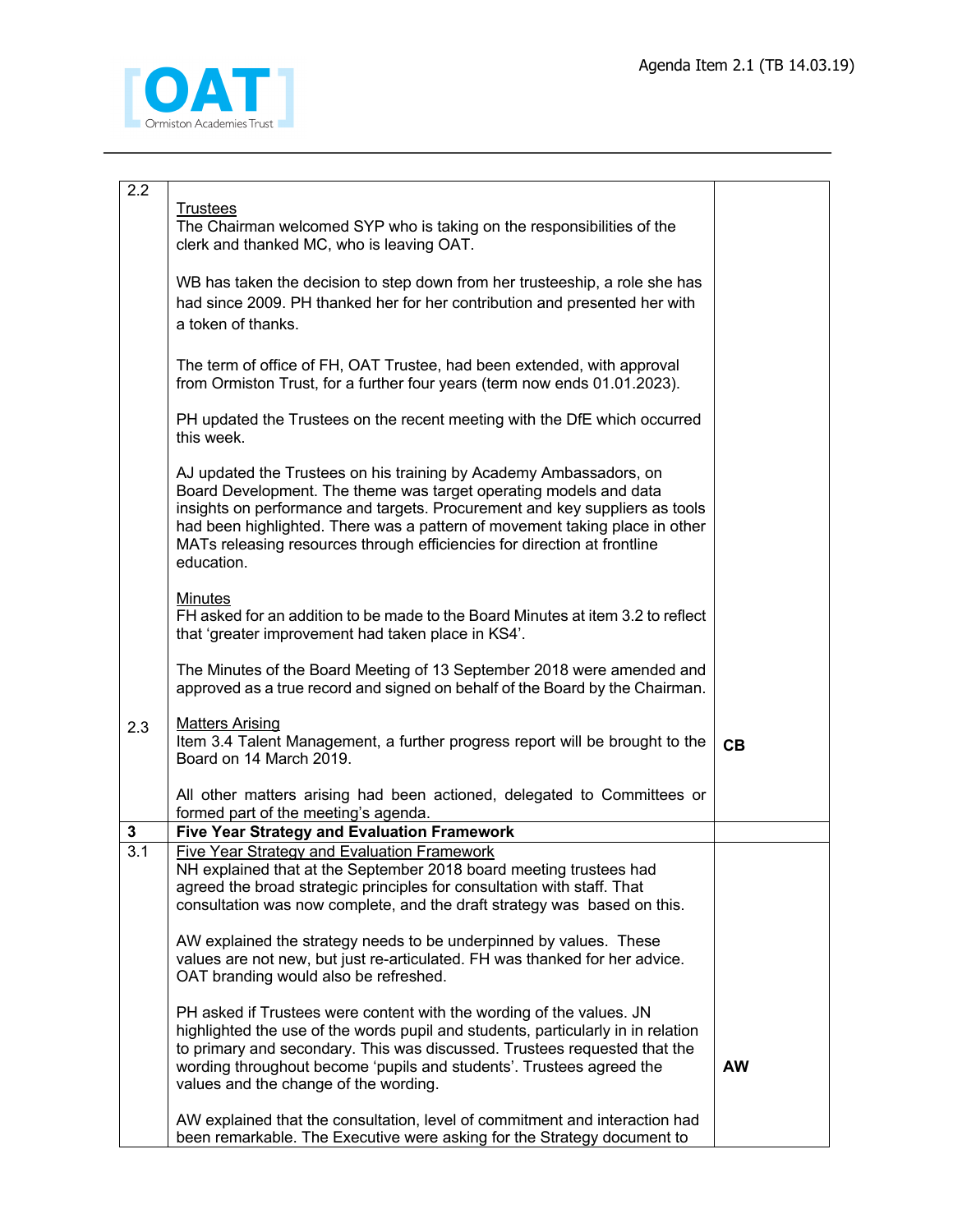

|                  | be agreed so that it can be used with staff to take the ambitions forward.<br>The strategy will inform further planning for change A planning process is<br>being put in place which will be aligned across the organisation - and across<br>individual school development plans.<br>Outcomes of the formal consultation were highlighted to the board. This was<br>a major task contacting all staff and governors, and it was the first time OAT<br>had engaged in this way. The process had been positively received<br>RP explained how the School Improvement strategy would knit with the<br>overall strategy. The headings and four strands of School Improvement fit in<br>with the Operating Model and the proposed 'Institute of Education'. In<br>January 2020 expanded measures will be brought back to the Trustees to<br>hold the Executive to account. |           |
|------------------|-----------------------------------------------------------------------------------------------------------------------------------------------------------------------------------------------------------------------------------------------------------------------------------------------------------------------------------------------------------------------------------------------------------------------------------------------------------------------------------------------------------------------------------------------------------------------------------------------------------------------------------------------------------------------------------------------------------------------------------------------------------------------------------------------------------------------------------------------------------------------|-----------|
|                  | The strategy was discussed in detail by trustees.                                                                                                                                                                                                                                                                                                                                                                                                                                                                                                                                                                                                                                                                                                                                                                                                                     |           |
|                  | PH summarised that the board accepted the overall Strategy and recognised<br>the thoroughness with which the process had been undertaken and the<br>quality of the strategy itself. The Strategy was approved with some<br>amendments to be agreed by teleconference in the near future.                                                                                                                                                                                                                                                                                                                                                                                                                                                                                                                                                                              | <b>AW</b> |
| 4                | <b>Target Operating Model</b>                                                                                                                                                                                                                                                                                                                                                                                                                                                                                                                                                                                                                                                                                                                                                                                                                                         |           |
| $\overline{4.1}$ | <b>Target Operating Model</b><br>NH led the discussion. This has been a detailed piece of work on structure,<br>analysis, and drew on wide consultation across OAT. At a FOR committee<br>meeting the Model had been tested with the committee members, and<br>thanks were given to FH, AJ, IP and PM. Their comments were reflected in<br>the model.                                                                                                                                                                                                                                                                                                                                                                                                                                                                                                                 |           |
|                  | The model will allow investment and releasing resource to enable Principals<br>to focus on our values and the core business of raising achievement.                                                                                                                                                                                                                                                                                                                                                                                                                                                                                                                                                                                                                                                                                                                   |           |
|                  | Trustees discussed the proposed model in detail. On Finance<br>PN explained this section was designed to create a structure to make the<br>best use of our resources. Discussion took place around a regionalised<br>structure. NH explained how it was a local support structure, in regions.                                                                                                                                                                                                                                                                                                                                                                                                                                                                                                                                                                        |           |
|                  | Trustees discussed both the model and related communications.                                                                                                                                                                                                                                                                                                                                                                                                                                                                                                                                                                                                                                                                                                                                                                                                         |           |
|                  | Confidential item took place with trustees after lunch at 13.45 (CB, JM,<br>AW, SYP and RP left the room).                                                                                                                                                                                                                                                                                                                                                                                                                                                                                                                                                                                                                                                                                                                                                            |           |
|                  | 1430 the non-trustees returned to the room                                                                                                                                                                                                                                                                                                                                                                                                                                                                                                                                                                                                                                                                                                                                                                                                                            |           |
|                  | The Primary performance tables had been released, JN was congratulated<br>on the results of Ormiston South Parade Academy who in comparison to all<br>primaries nationally were in the top 25 for reading and maths and in the top<br>3% for Reading, Writing and Maths.                                                                                                                                                                                                                                                                                                                                                                                                                                                                                                                                                                                              | <b>AW</b> |
|                  | Estates, ICT and the model<br>JM discussed the strategy and answered questions from Trustees. There is                                                                                                                                                                                                                                                                                                                                                                                                                                                                                                                                                                                                                                                                                                                                                                |           |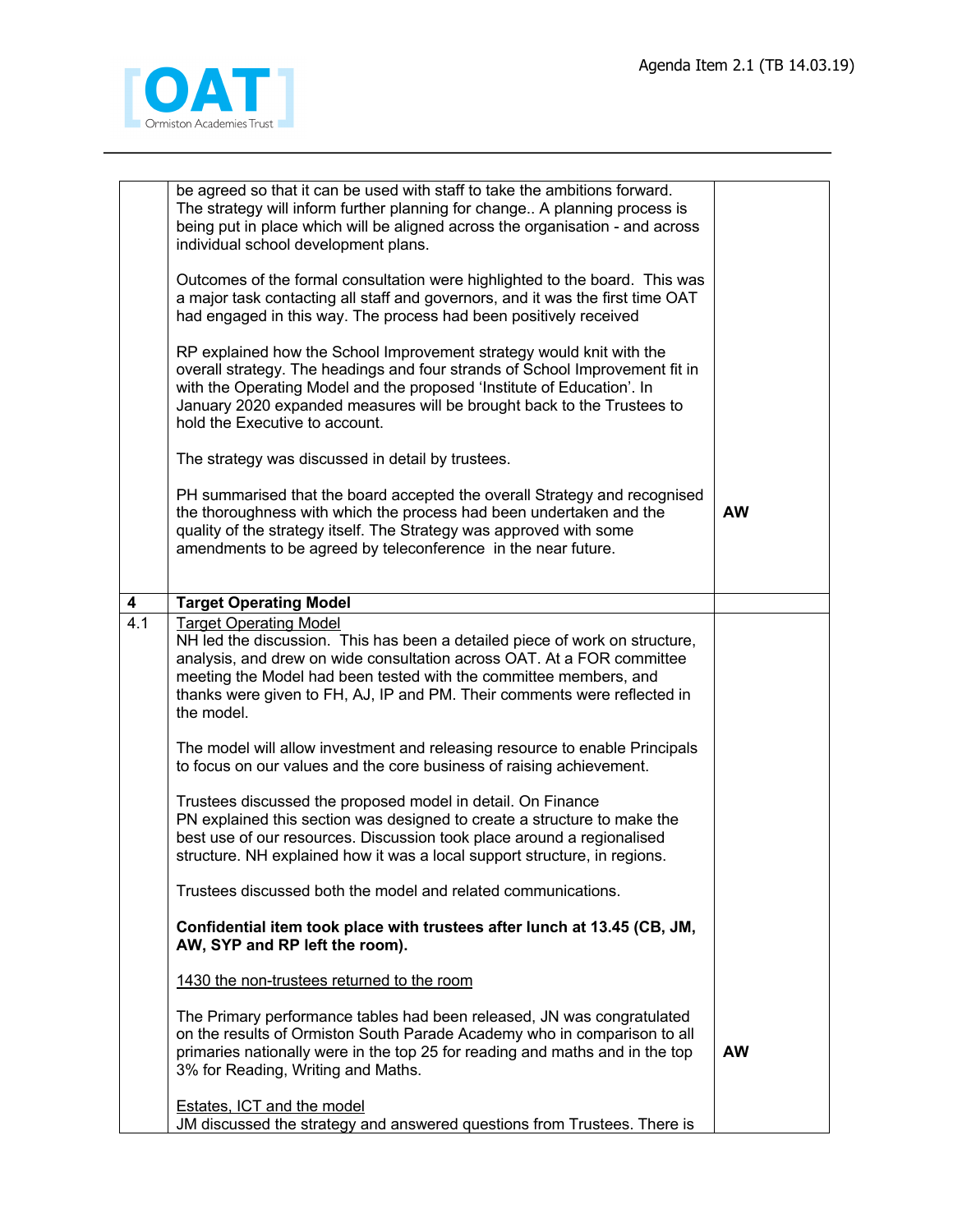

|                  | cohesion with finance with an aim to make the process efficient, dedicated to<br>the area, professionally and geographically close.<br>JM judged that the IT functions had greater potential to centralise with<br>efficiencies, provide resilience and so reduce risk.                                                                   |           |
|------------------|-------------------------------------------------------------------------------------------------------------------------------------------------------------------------------------------------------------------------------------------------------------------------------------------------------------------------------------------|-----------|
|                  | It was agreed there would be an extraordinary meeting of the Board later in<br>January to consider the proposed operating model further, after further<br>consultation had been undertaken with principals.                                                                                                                               |           |
| 5                | <b>Performance reports</b>                                                                                                                                                                                                                                                                                                                |           |
| $\overline{5.1}$ | The Performance reports had been read by Trustees and this was noted in<br>the meeting. These papers were all for information only.                                                                                                                                                                                                       |           |
| 6                | <b>Decision papers</b>                                                                                                                                                                                                                                                                                                                    |           |
| 6.1              | Annual Report and Approval of Annual Accounts Y/E 31 August 2018<br>PN confirmed that the Audit Committee had fully reviewed the draft accounts<br>and auditors' report on the accounts, tabling the most recent draft set of<br>accounts and RSM's Audit Report to the Board.                                                            |           |
|                  | PN highlighted a number of key accounting areas impacting on the accounts<br>including: prior year adjustments; and RSM's key findings of its audit. The<br>auditors recommended the Board approve these.                                                                                                                                 |           |
|                  | IB confirmed there were a few errors in the accounts for example around<br>capitalisation of assets, these have been corrected as part of the audit. They<br>acknowledged the progress made by the team.                                                                                                                                  |           |
|                  | Accounts reserves are at 3.8%. Reasons for this were discussed. The trust is<br>a going concern for 12 months from today. Teachers' pension contributions<br>will rise next year. The guidance is that this will be fully funded. It was agreed<br>that this paper needs to be attached to the minutes, PN to share the paper<br>with IB. | <b>PN</b> |
|                  | The Audit committee recommended the accounts to the Board, IB proposed<br>the item, FH seconded and the Board approved them The Board authorised<br>PH and NH to sign the accounts on behalf of the Board accordingly.                                                                                                                    |           |
| 6.2              | Policy regarding pooling of income and reserves                                                                                                                                                                                                                                                                                           |           |
|                  | PN explained that historically the Trust's reserves have been held by<br>individual academies. These reserves can only be used when the Trust has<br>reached the agreed level of target reserves. The current treatment means<br>that the Trust is unable to allocate its resources to the areas of greatest<br>need.                     |           |
|                  | The Board was asked to agree the following: Academy reserves will be held<br>centrally with effect from 31 August 2018.                                                                                                                                                                                                                   |           |
|                  | Income from the ESFA will continue to be allocated to academies each year<br>for budgeting purposes. In year surpluses and deficits will be transferred to<br>the central reserves at the end of each year. Over or under performance<br>against budget in one year will be reflected in the budget for the following<br>year.            |           |